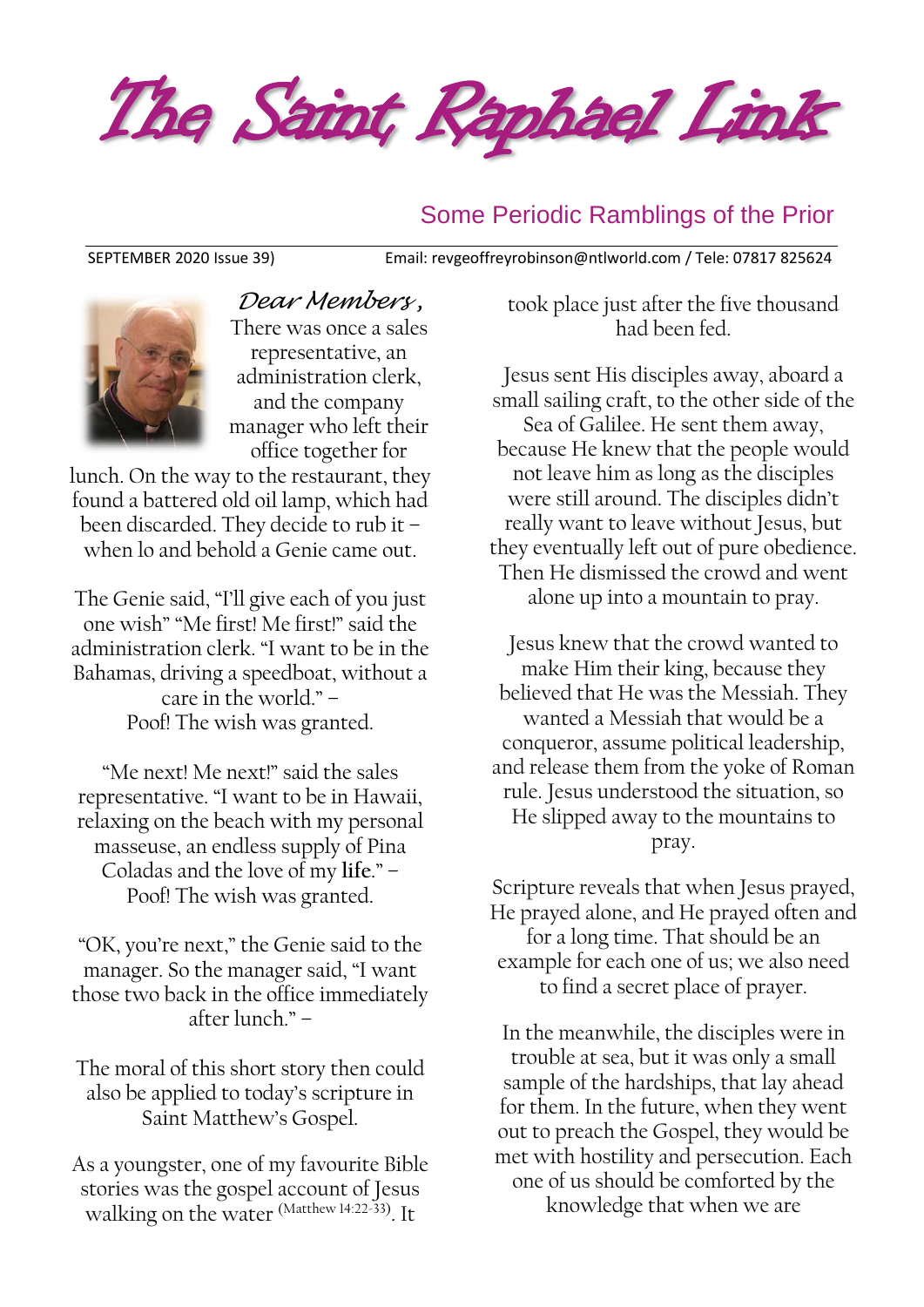experiencing a storm in life, the Master is in Heaven, interceding for us.

Jesus remained alone in prayer for quite some time, because it was not until the following morning; the "forth watch of the night," we are told, that He was next seen by the disciples. By this time, the boat was about three miles out on the Sea of Galilee when they encountered a sudden and quite a violent storm.

So it was then, that during the early hours of the morning they saw Jesus walking towards them; walking on the water. He had seen their desperate situation, and He was concerned for them, like a father who always cares for his children. So he came to them, walking on the water

What a great show of power and supreme control Jesus displayed over all nature; the water was under His feet and at His command. The disciples were nearly exhausted from rowing all night, and when they saw Him, they were afraid, because they thought they were seeing a ghost; but Jesus reassured them; He said, "It is I." He didn't have to identify Himself, because they knew His voice, which immediately calmed their fears.

And then, we can see Peter's great love for Christ; because he desired to go to Him. Did you notice that Peter didn't say to Jesus, "Let me walk on the water with you," as if he wanted to be part of a miracle; No, he simply asked, "Let me come to you."

Here we can see Peter's strong faith and utter determination, because he stepped out on the water when Christ said, "Come." He left the safety of the boat, even willing to slip into the depths of the sea, which he had just a few minutes earlier dreaded. Those actions by Saint

Peter demonstrated a very strong dependence upon the power and Word of God.

Christ didn't ask Peter to come to Him just so he could walk on water, it was in fact, because Jesus knew that Peter would sink. So, Jesus had calculated that Peter needed to know Christ's power and his own weakness, and through this, Peter's faith would be increased.

The cause of Peter's fear was the wind and waves, which he didn't see until he took his eyes off Christ. When he kept his eyes on Christ, it was easy for him to walk on the water; but when he looked away and saw that he was in danger, he was afraid and began to sink. And it was only then when he cried out, "Lord save me".

Even though the disciples were in trouble at sea; it would only be a small sample of the hardships that lay ahead of them. In the future, when they went out to preach the Gospel, they would be met with hostility and persecution.

Never fear, God keeps a tight hold-on to His own even though Peter was scolded for his lack of faith."

When Christ came into the boat, Peter came with Him, and very shortly afterwards they found themselves safely at the shore. Without even speaking a word, the instant Jesus stepped onto the boat, the storm immediately ceased. What a sharp contrast this was from His previous encounter with nature, where He spoke to the elements, "Peace, be still."

Sometimes as Christians, we can forget that Christ has the power to still the storms in each of our lives, particularly when we avert our eyes or turn our backs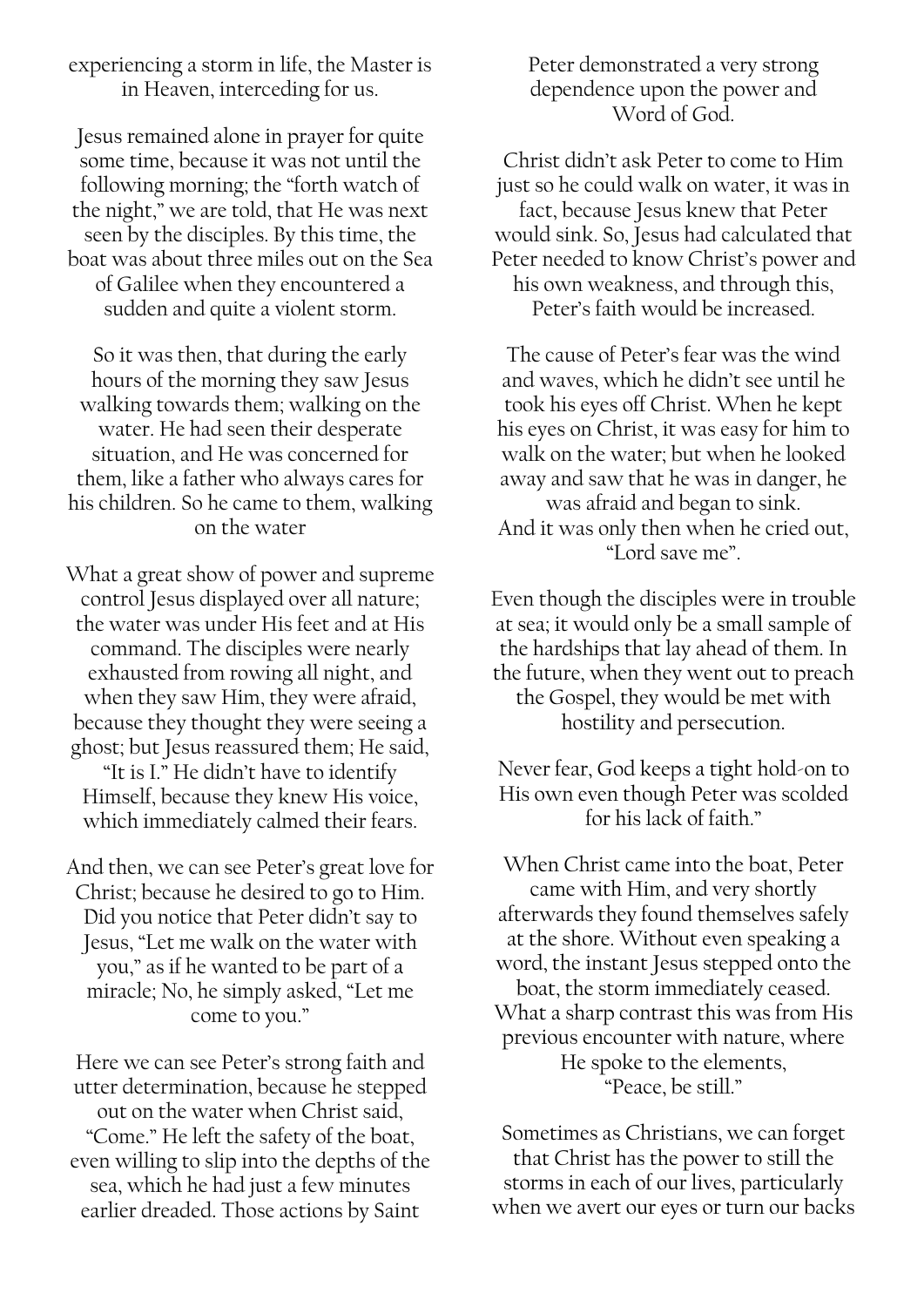on Him. But what we should never forget is that we should always let God have the last say.

The clerk, the sales representative were both quick to make their wishes, but the manager waited for the appropriate time to make his wish.

Perhaps we too should be prepared to be less hasty and wait for the many storms of life to cease. Then when all is peaceful, we should welcome Christ back into our lives.

I will try to let "MY BOSS" have the last say in my life – How about you? **Amen.** *+Geoffrey* – GRAND PRIOR

**SICK:** Paul Shaw / Sheila Hogarth / Ruth Barr / Lesley Fudge / Thelma Thompson / Charlotte Park / Nicole Vendettuoli / Ivor MacFarlane / Clarice Shaw / Tony Kirby / Sally Hayes / Bishop Gerard & Pam Crane / Brian & Brigitte Duffett / Archbishop Norman & Dorothy Dutton / Eileen Duffy / Marjorie Hooley / Harry Shaw / Ian Weatherall / Lilian King / Luish Sao / William (Bill) Collier / Geoff Lamb / Bev & Barrie Chester / Chris McKenna / Barbara Lee / Johnny & Pat Williamson / Lesley & Mick / Alice Beer / Joan & David Howe / Mary Ayrton / Alison Marshall / Janet Illingworth / Shelley Coulter / Una Kirby / Graham & his father (Coward) / Bro Adrian / Thelma Dunkley / Joanne Corbett / Irene Solley / Linda Webster / Jackson Amick / George Fitzwilliam / Sylvia Holgate | Mary Reuben. *Please note that the above list has undergone a recent revision. If you would like anyone adding, please let the Prior know.*

## **Guess the Locations**

*1. The British Museum | 2. Westminster Abbey Quire*

## **Cook's Corner:**



**INGREDIENTS:** 2 boneless, skinless turkey breasts Kosher salt Freshly ground black pepper 4 tbsp. butter 1 c. panko breadcrumbs 1/4 c. thyme leaves 3 tbsp. sage 2 c. parsley leaves 6 clove garlic 1/2 tsp. red pepper flakes 1/4 c. vegetable oil

#### **METHOD**

**1.**Butterfly breasts crosswise, being sure not to cut all the way through. Place a piece of plastic wrap over one open breast, and pound to a rectangle about  $12" -x-14"$  ( $1/4"$  thick). Season with salt and pepper. Repeat with remaining breast. You want your turkey to be uniform in thickness, this will make it easier to roll. **2.** Melt butter in a large skillet, add panko and toast until golden brown. Transfer to a food processor, then add thyme, sage, parsley and garlic and process until finely chopped. Season with red pepper flakes, salt, and pepper. **3.** Pat the turkey breast dry, sprinkle half of the garlic-herb mixture evenly over the breast and begin to roll up tightly like a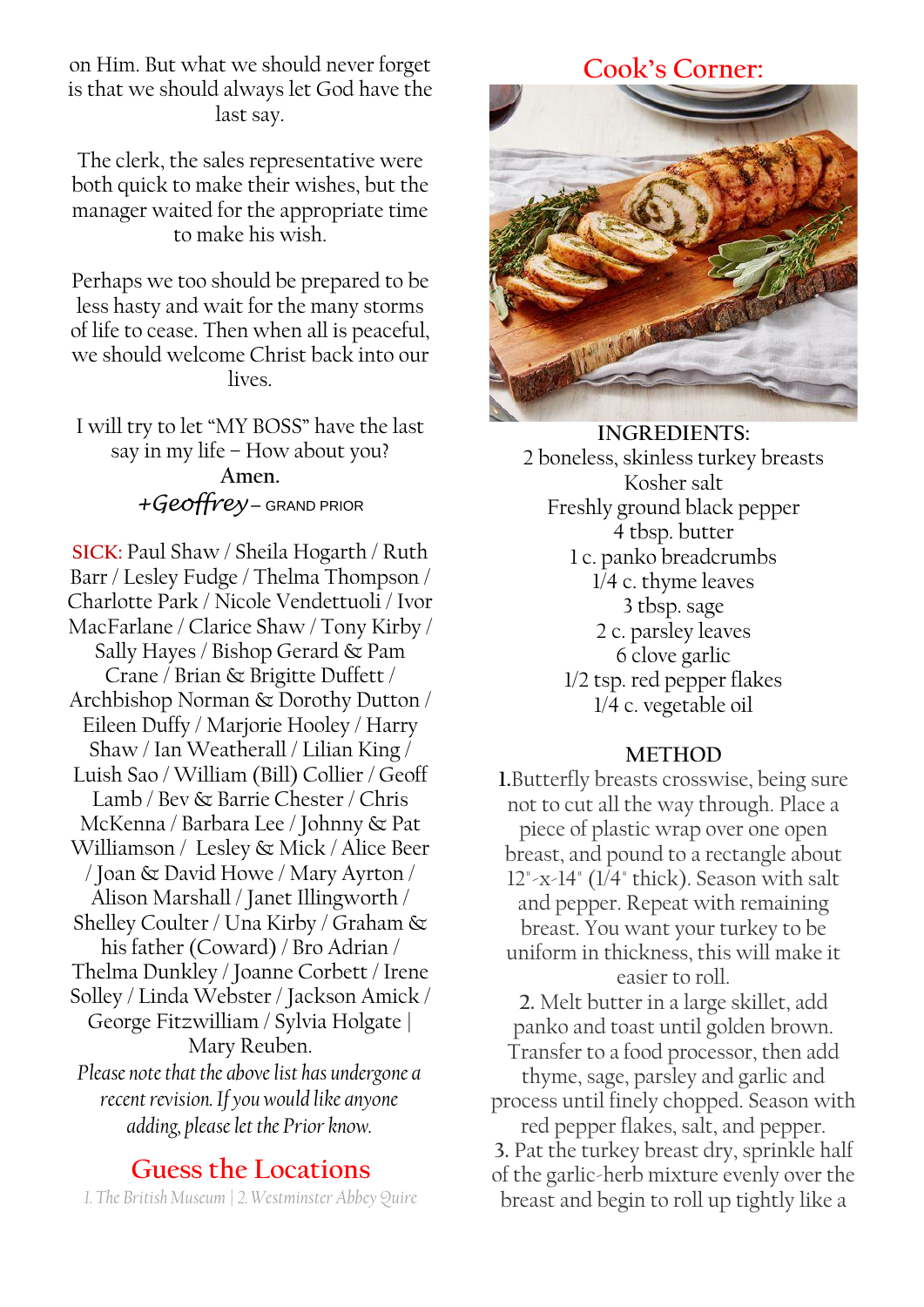jelly roll. Secure the roll with kitchen twine. Repeat with the second breast.

**4.** Rub the roulades all over with vegetable oil and transfer to parchment lined baking sheets.

**5.** Bake at 375° until an instant read thermometer inserted into the thickest part of the roulade reads 160°, about 1 hour. Let cool 20 minutes before slicing.

## **Why do Churches have Gargoyles?**



Gargoyles came into gothic architecture in the early 13th century and are defined as "a waterspout, projecting from an

upper part of a building or a roof gutter to throw

water clear of walls or foundations." The origins of the word 'gargoyle' are derived from the old French word 'gargouille' meaning throat. In Architectural terms only the creature serving as actual water spout is called a Gargoyle, otherwise is it known as a Grotesque. A grotesque may function solely as decoration.

Gargoyles were usually carved in the form of a grotesque face, figure or frightening creature projecting from a roof gutter. Gargoyles were painted and some were even gilded. Gargoyles might depicted any number of grotesque images including: Ugly human faces, Animals, Mythical creatures, Imaginary creatures. The materials used for the earliest

Gargoyles were made of wood or even terracotta but early Medieval Gothic gargoyles were made of stone. Later gargoyles, especially in churches, were predominantly limestone and marble, although metals such as lead were also

used in fashioning some gargoyles. Stone gargoyles were carved on the ground and then put into place when the building was almost at the point of completion.

Stone Gargoyles in Medieval Architecture Gargoyles are a fascinating element of Medieval Architecture. These frightening, grotesque sculptures are most often associated with Medieval Churches and Cathedrals but they were also used to great effect in English Gothic castles.

Gargoyles are frightening and intimidating sculptures - perfect for the likes of great lords who built elaborate fortresses and castles in order to crush and intimidate the indigenous population. However, whilst gargoyles were included in the construction of many medieval buildings, they seem to be most prevalent on churches.

The first is a practical purpose - gargoyles provided a method of drainage which protected the stones and the mortar of churches, cathedrals and castles from erosion. The number of Gargoyles added to buildings were numerous because dividing the flow of water minimized potential water damage. The second purpose of gargoyles was as 'guardians' of the buildings in the form of abstract symbols designed to represent, and to ward off evil.

Gargoyles all have a common theme, they are carved with big wide-open mouths. Whilst this was a practical, functional and necessary requirement of gargoyles creatures and images with mouths wide open are symbolic of devouring giants. And lets be honest, how could Medieval stone masons make anything look beautiful when it has to be displayed with a big wide-open mouth!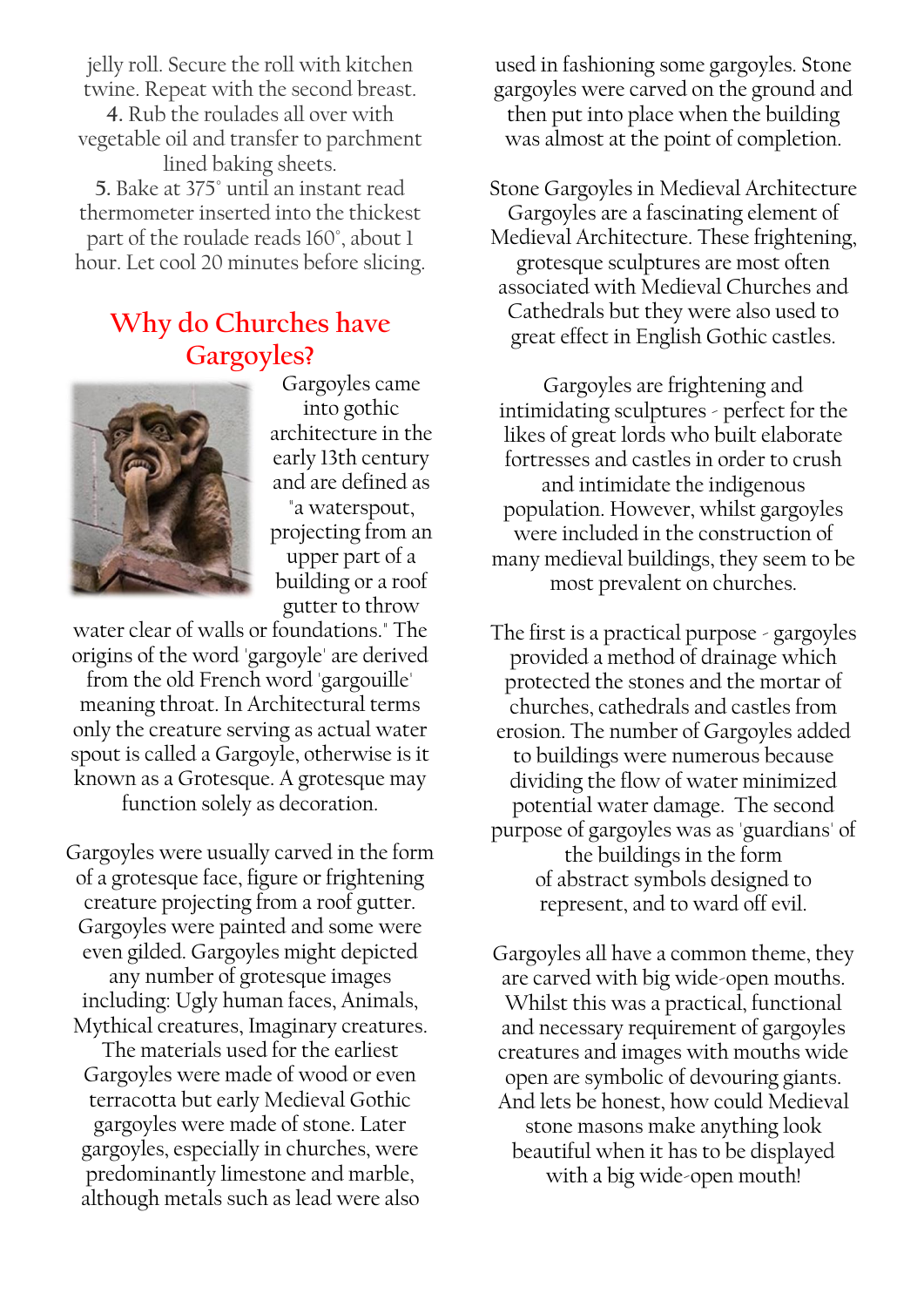Gargoyles History dates back to antiquity. Gargoyles can be found in Ancient Egyptian, Ancient Roman and Ancient Greek architecture although they are most commonly associated with Medieval Gothic architecture. Ancient history, myths, legends and pagan religions abound with stories of frightening and fantastic creatures.

Perhaps the Medieval church wanted to convey a terrifying impression of hell and enforce that there was safety and sanctity inside the church.

# **Facts about the Church**

Saint Ignatius of Antioch first used the word "Catholic" around the year A.D. 110. It is from the Greek word *katholikos*, which means "toward the whole." Ignatius was suggesting that the Church is a gift offered by Christ to all people.

The incense used in the Church symbolizes prayers rising to heaven. It is also used to bless and purify

# **A Saints Day in September**



According to the untrustworthy [life](https://www.catholic.org/encyclopedia/view.php?id=7101) of Ninian by St. Aelred, he was the son of a converted chieftain of the Cumbrian Britons, studied at Rome, was ordained, was consecrated

a [bishop](https://www.catholic.org/encyclopedia/view.php?id=1918) and returned to evangelize his native Britain. He had his own church built by masons from St. Martin's Monastery in Tours, which became known as The Great Monastery and was the centre of his missionary activities. From it Ninian and his monks evangelized neighbouring Britons and the Picts of Valentia. Ninian was known for his miracles, among them curing a chieftain of blindness, which cure led to many conversions.

**His [feast day](https://www.catholic.org/saints/f_day/) is September 16.**

## **Guess the Locations**